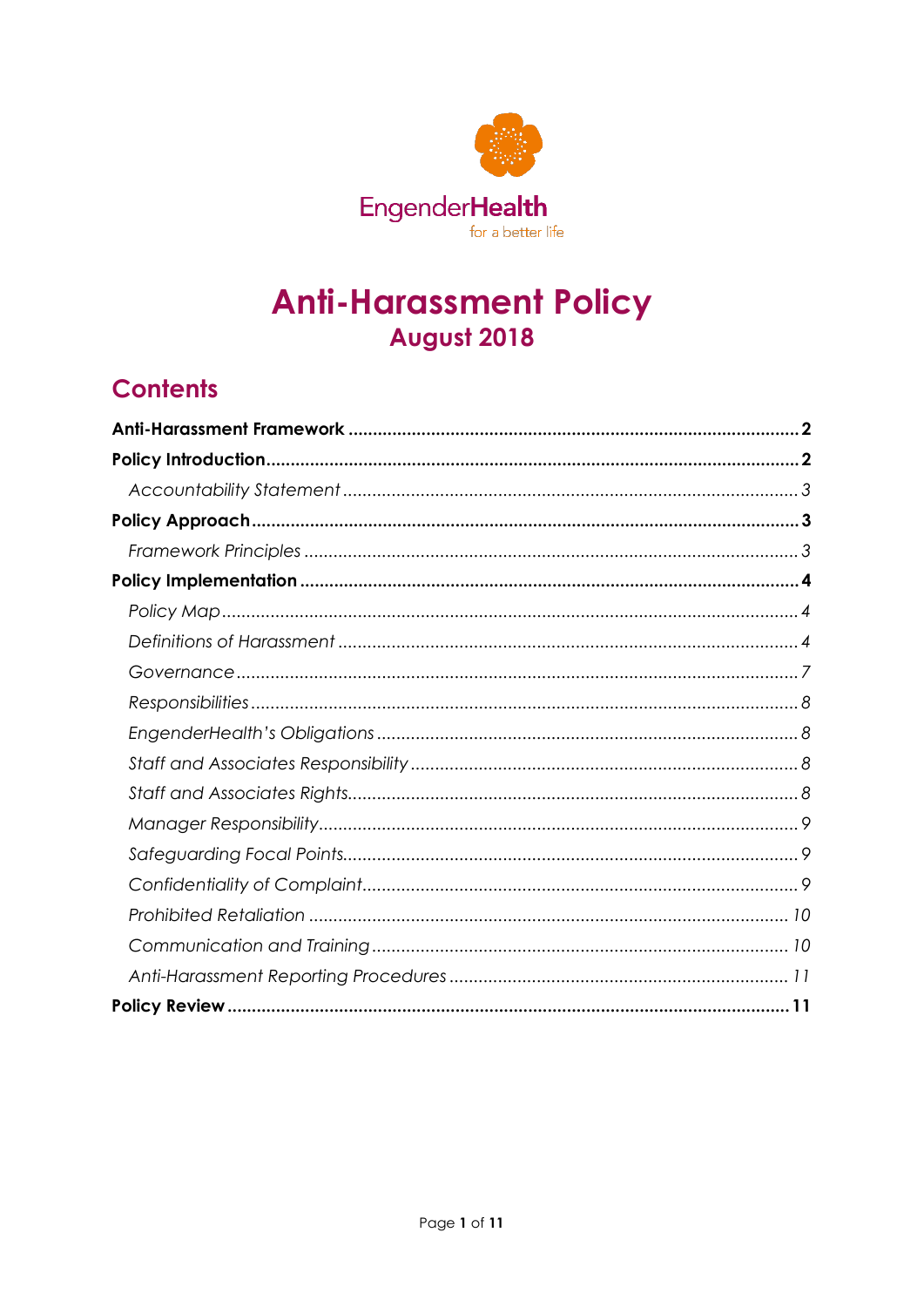# <span id="page-1-0"></span>**Anti-Harassment Framework**

This document is part of EngenderHealth's Anti-Harassment Framework that consists of this policy, procedures and resources, as illustrated below.



# <span id="page-1-1"></span>**Policy Introduction**

EngenderHealth is committed to providing all staff and associates with a work environment free from all forms of harassment or retaliation where every individual is treated with honor, dignity and respect. Included under the umbrella of harassment are bullying, discrimination, sexual violence and sexual exploitation.

To that end, EngenderHealth has a policy of zero tolerance for discrimination or harassment based on sex (including pregnancy, childbirth, breastfeeding, or related medical conditions), race, color, religion, ancestry, creed, national origin, age, disability, genetic information, citizenship, veteran status, marital status, status as a victim of domestic violence, sexual orientation, gender, gender identity (including transgender status), gender expression, marital status or civil partnership/union status, physical or mental disability (actual or perceived), medical condition, protected activity (such as opposition to prohibited discrimination or participation in a legal complaint process) or any other characteristic or status protected by law.

The purpose of the anti-harassment framework, including the policy, procedures and resources, is to establish an outline of the importance of the framework and clear procedures. This policy ensures that all staff and associates are treated with dignity and respect and are aware of their role and responsibilities in maintaining a workplace free of any form of discrimination, harassment, bullying, and sexual violence and sexual exploitation. The policy clarifies definitions and responsibilities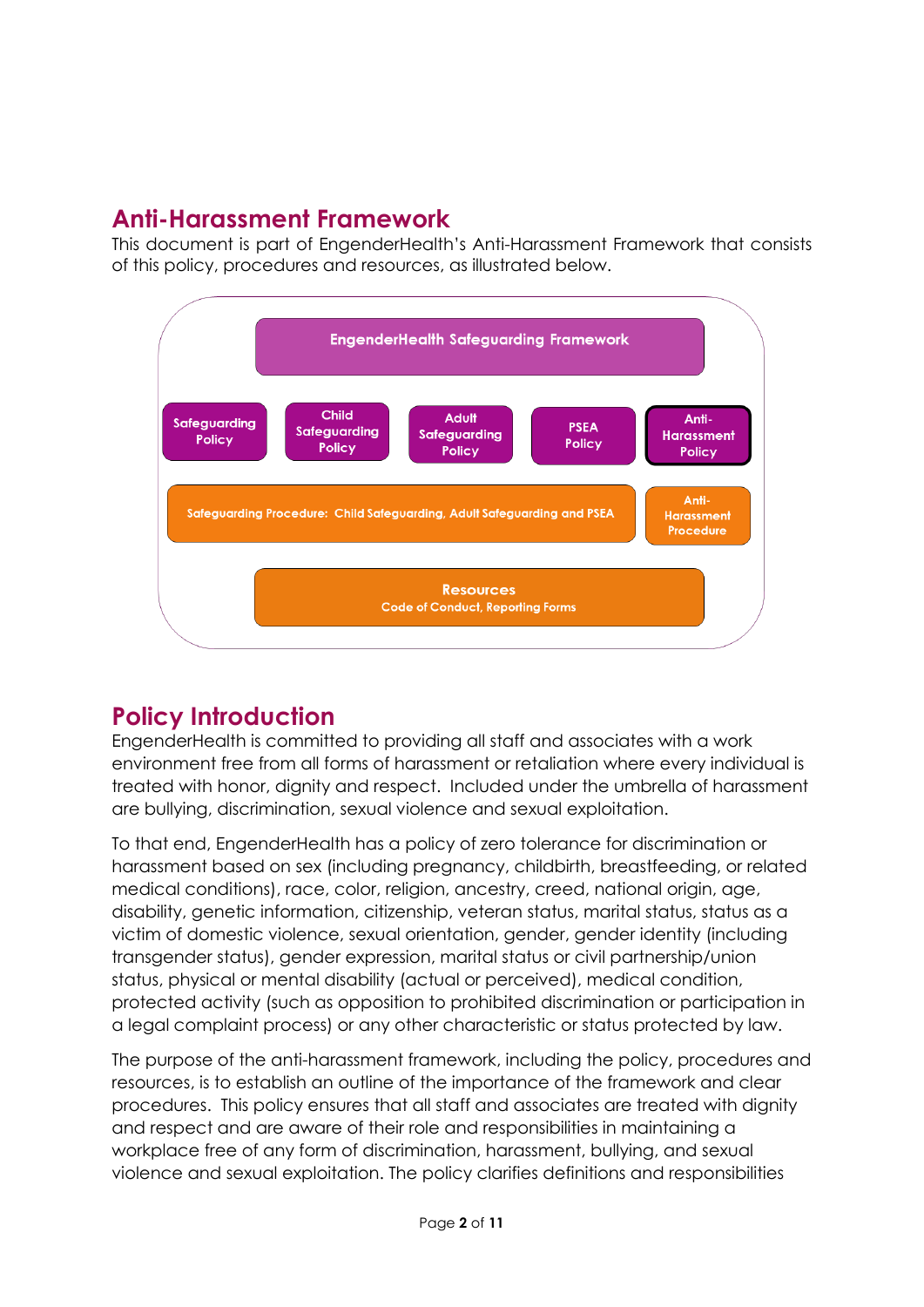regarding prohibited behaviour through informal and formal means. The associated anti-harassment procedures outline the reporting and investigation processes. The anti-harassment resources outline the reporting format.

## <span id="page-2-0"></span>*Accountability Statement*

EngenderHealth takes this policy very seriously, and the mandate prohibiting any form of harassment, bullying, discrimination, sexual violence and sexual exploitation comes from EngenderHealth's management team and board.

This policy applies to all persons in the workplace and any staff, supervisors, managers or associates who violate this policy are subject to discipline, up to and including termination of employment, and may also be held personally liable for their own harassing conduct. Any deliberate breach of this policy and the anti-harassment framework is considered a disciplinary matter and may result in disciplinary action, including termination of any contract, in a manner that follows our Human Resources and disciplinary procedures.

EngenderHealth encourages all staff and associates to report any form of harassment promptly before it becomes severe or pervasive.

# <span id="page-2-1"></span>**Policy Approach**

This policy details how EngenderHealth achieves its obligations and applies to all staff and associates regardless of their location.

## <span id="page-2-2"></span>*Framework Principles*

This policy and EngenderHealth's entire Safeguarding Framework are guided by the following principles:



## **Primacy of Life and Wellness**

The safety, security and wellbeing of EngenderHealth's staff and associates is our highest priority and takes precedence over anything else, including operations, property and reputation.



EngenderHealth is committed to safeguarding all staff and associates from any forms of harassment, bully, or discrimination.



For the anti-harassment policy and practice to be effective in reducing the risks to staff and associates, all must share the responsibility for their implementation and improvement. As such, a failure at one level of the organization constitutes a failure at all levels of the organization.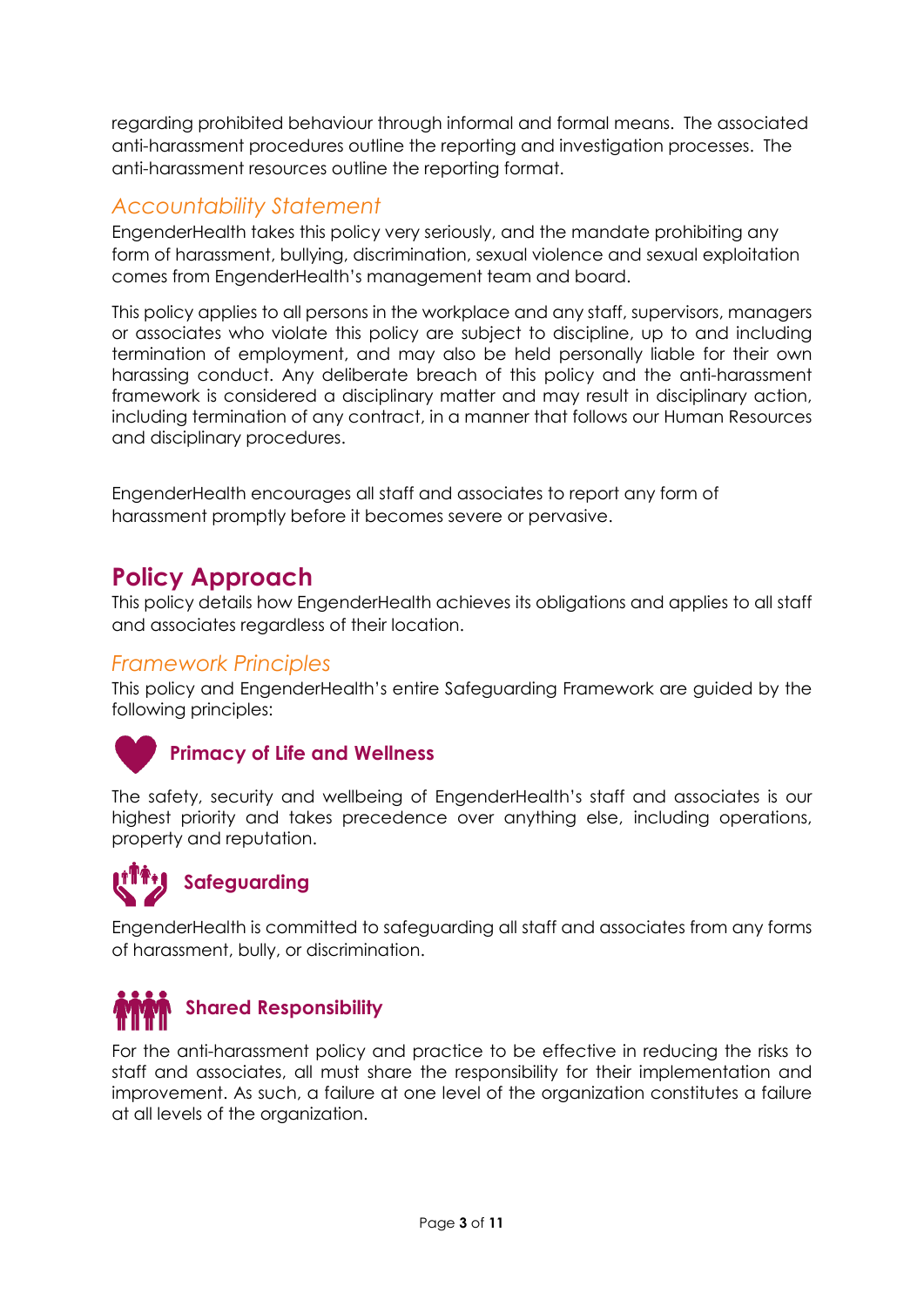# **Effective Communication**

EngenderHealth effectively communicates with all staff and associates in simple and accessible language to create a positive safeguarding culture. This includes providing access to information and to those with safeguarding and wellbeing responsibilities.

# **Continuous Improvement**

EngenderHealth provides reflection and feedback mechanisms through quarterly incident reviews to inform the organisation of any improvements that can be made to our policies and practices.



# **Dignity and Respect**

EngenderHealth creates a work environment where the principles of dignity and respect for all staff and associates, in all locations is at the heart of what the organisation does.



# **Zero Tolerance**

EngenderHealth has a zero tolerance for any forms of harassment, discrimination, bullying, discrimination, sexual violence and sexual exploitation.

# <span id="page-3-0"></span>**Policy Implementation**

## <span id="page-3-1"></span>*Policy Map*

This policy will guide EngenderHealth staff and associates through the definitions of harassment, discrimination, bullying, sexual violence and sexual exploitation as well as governance and responsibilities. The associated procedures and resources will provide information on how to report any harassment complaints, the format of the reporting, and how these complaints will be managed.

## <span id="page-3-2"></span>*Definitions of Harassment*

**All forms of harassment, bullying, discrimination of any type, sexual violence and sexual exploitation are prohibited at EngenderHealth.** The definitions below will clarify the difference between general harassment, sexual violence, sexual exploitation, as well as bullying and discrimination.

#### **Harassment**

Harassment is generally described as "unwanted conduct which affects the dignity of women or men at work that takes place both within the office and off-site at places such as clinics, conferences, and meetings ; it encompasses unwelcome physical, verbal or non-verbal behaviour which denigrates or ridicules or is intimidatory". The essential characteristic of harassment is that the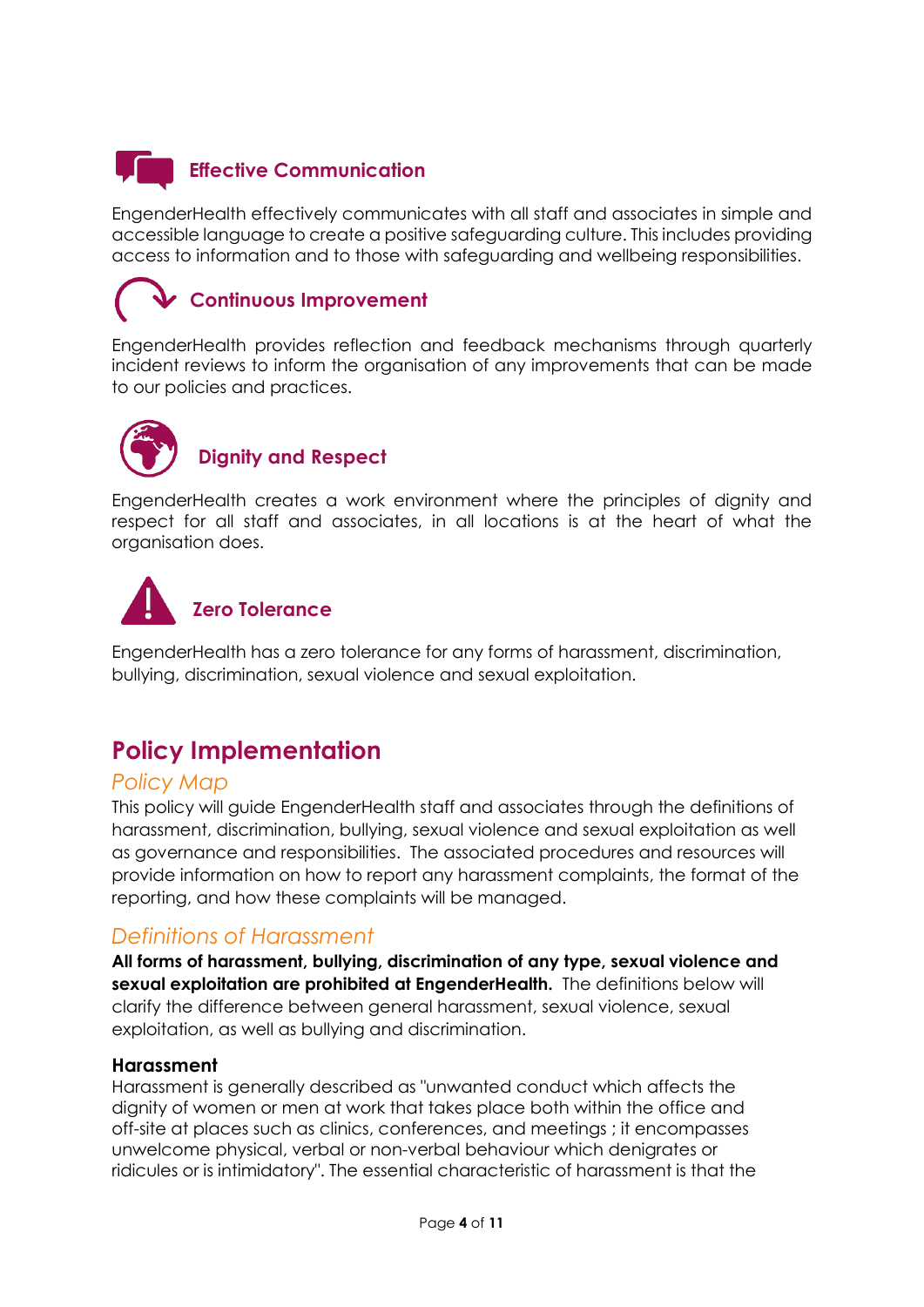$action(s)$  is unwanted by the recipient.<sup>[1](#page-4-0)</sup>

#### **General Harassment**

Harassment can take many forms and may be directed in particular against women and ethnic minorities or towards people because of their age, disability, gender/ gender reassignment, marriage/civil partnership, pregnancy/maternity, race, religion or belief, sex, or sexual orientation, or any other protected class. It may involve action, behaviour, comment or physical contact which is found objectionable or which causes offence; it can result in the recipient feeling threatened, humiliated or patronised and it can create an intimidating work environment.[2](#page-4-1)

Examples of prohibited harassment can include but are not limited to the following:

- Cartoons or other visual displays of objects, pictures, or posters that depict protected groups in a derogatory way.
- Verbal conduct, including making or using derogatory comments, epithets, slurs, or jokes towards such groups.

#### **Sexual Harassment**

The definition of sexual harassment includes 'unwelcome sexual advances, requests for sexual favors, and other conduct that creates a coercive, hostile, intimidating, or offensive work environment'.[3](#page-4-2) The harassment of a sexual nature may be directed to a person of the same or opposite sex.

The key elements are that the behaviour is **uninvited**, **unreciprocated** and **unwelcome** and causes the person involved to feel threatened, humiliated or embarrassed. The behaviour may also be determined to be sexual violence and harassment if:

- Submission to such conduct is explicitly or implicitly made a term or condition of employment.
- Submission to or rejection of this conduct is used as a basis for an employment decision affecting the staff member or associate.
- Such conduct has the purpose or effect of substantially interfering with an individual's work performance or creating an intimidating, hostile, or offensive work environment.

Some examples of sexual harassment can include, but are not limited to:

- Excessive, one-sided, romantic attention in the form of requests for dates, love letters, telephone calls, emails, or gifts.
- Unwelcome sexual advances, such as requests for dates or propositions for sexual favors, whether or not they involve physical touching. This may include an expression of sexual interest after being informed that the interest is

<span id="page-4-0"></span> <sup>1</sup> Human Resources Solutions. [www.human-resource-solutions.co.uk](http://www.human-resource-solutions.co.uk/)

<span id="page-4-1"></span><sup>2</sup> Human Resources Solutions. [www.human-resource-solutions.co.uk](http://www.human-resource-solutions.co.uk/)

<span id="page-4-2"></span><sup>3</sup> SEXUAL HARASSMENT IN THE HUMANITARIAN CONTEXT Dr. Linda Wagener, Senior Consulting Psychologist, Headington Institute April 25, 2012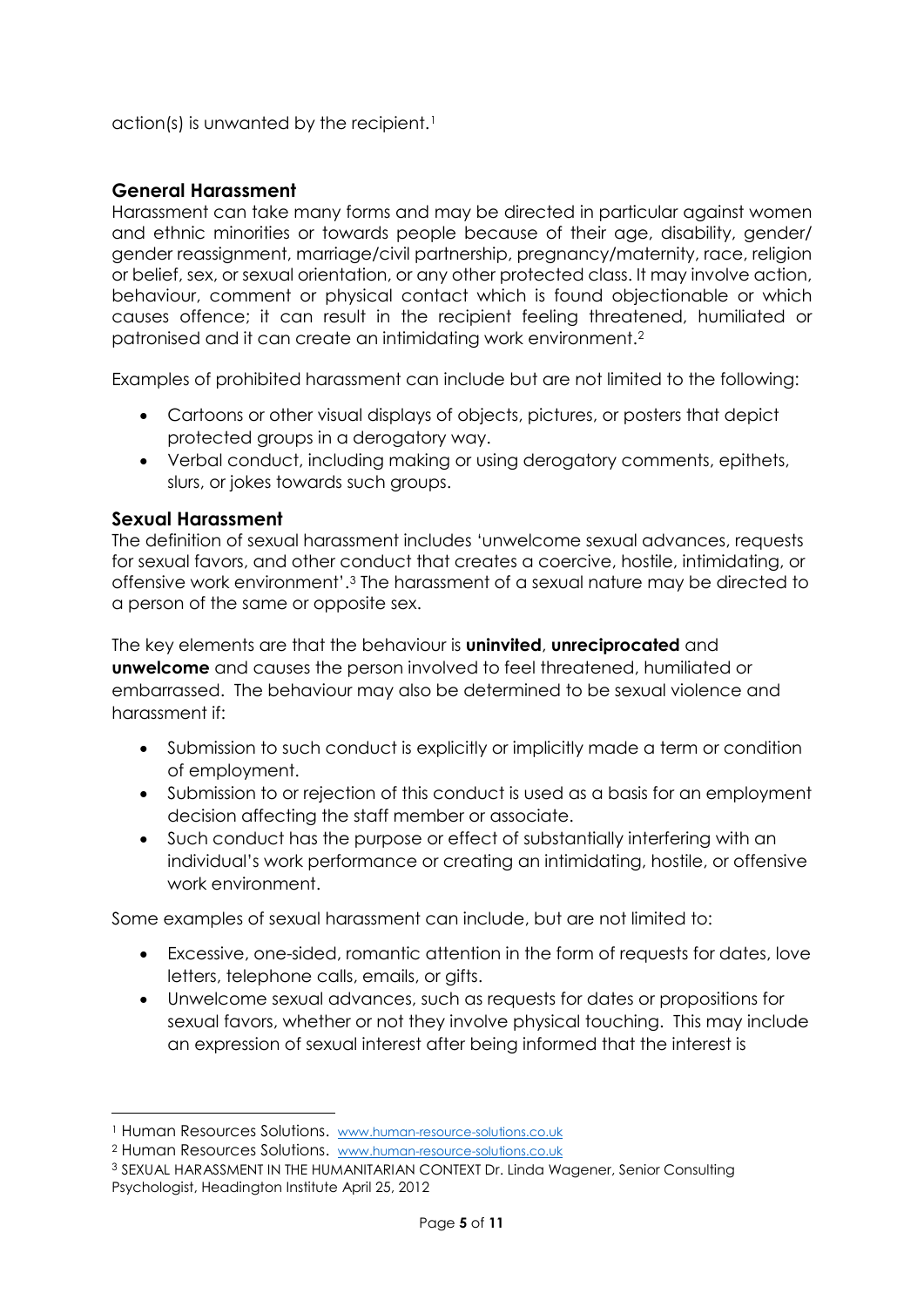unwelcome or a situation, which began as reciprocal attractions, but later ceased to be reciprocal.

- Offering employment benefits in exchange for sexual favors.
- Unwelcome leering, whistling, brushing against the body, sexual gestures, suggestive comments, staring, sexual flirtation, or proposition.
- Displaying a sexually-suggestive object in the workplace or telling or showing sexual jokes, stories, drawings, pictures, or gestures.
- Making or repeating a sexually-related rumor about another staff or associate.
- Making an inquiry into a staff or associate's sexual experiences.
- Reprisal or making a threat after a negative response is made to a sexual advance.
- Unwelcome physical contact, including pats, hugs, brushes, touches, shoulder rubs, assaults, or impeding or blocking movements.
- Physical assault, such as rape, sexual battery, an attempt to commit an assault, or intentional physical conduct, such as:
	- o Impeding or blocking movement.
	- o Touching or brushing against another staff or associate's body.
	- o Making a derogatory comment or joke regarding an individual's sexual orientation or perceived sexual orientation.
	- o Making sexual comments about someone's looks or clothes.

#### **Some additional notes include:**

- 1. Such conduct is actionable if offensive to a reasonable person and the victim was actually offended. Such conduct may be found to be harassment also if those in close proximity to the harassment were offended.
- 2. A man or woman may be the harasser of the same or opposite sex as the victim.
- 3. Sexual violence and harassment can occur regardless of the grade or level of the job and may also occur when dealing with external clients and/or members of the public.
- 4. The harasser does not necessarily have to be the victim's supervisor.
- 5. The victim does not necessarily have to be the one to whom the remark or conduct is directed but may be someone in the area who overhears the remark or observes the conduct and is offended.
- 6. A consensual relationship may lead to claims by non-involved staff members or associates who believe that they were disadvantaged when favoritism is shown to a paramour but is not shown to a staff member or associate who did not have a romantic relationship with the person granting the favors. If such sexual favoritism is widespread, it sends a message that staff and associates are sexual playthings, or creates an atmosphere where staff and associates believe they must consent to such relationships as a term or condition of employment.

#### **Discrimination**

Any unfair treatment or arbitrary distinction based on a person's race, sex, religion, nationality, ethnic origin, sexual orientation, disability, age, language, pregnancy status, fertility status, social origin, or any other protected class. Discrimination may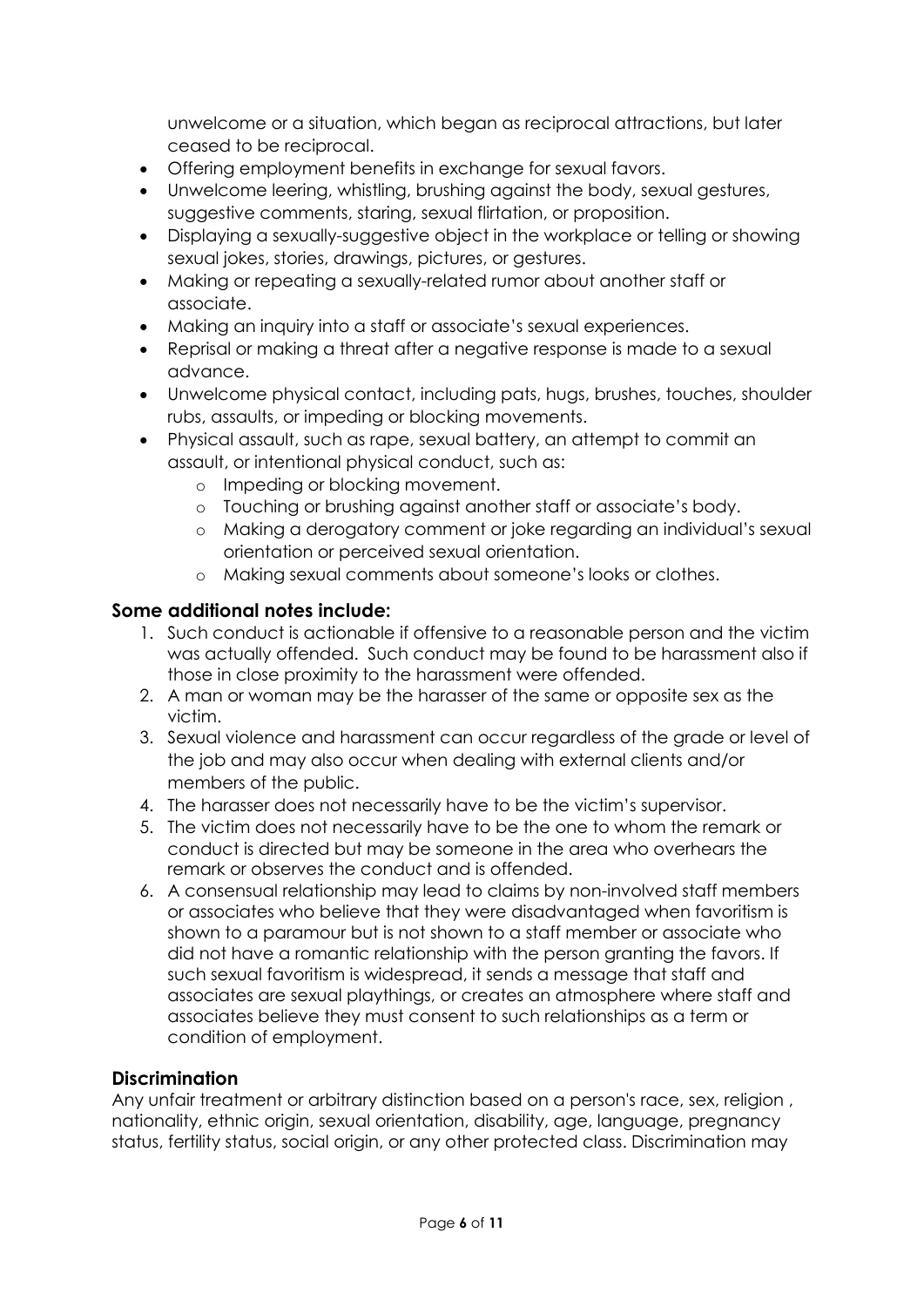be an isolated event affecting one person or a group of persons similarly situated or may manifest itself through harassment or abuse of authority.[4](#page-6-1)

#### **Sexual exploitation**

Any actual or attempted abuse of a position of vulnerability, differential power or trust for sexual purposes, including, but not limited to, profiting monetarily, socially or politically from the sexual exploitation of another. PSEA (Protection from Sexual Exploitation and Abuse) – the term used by the UN and NGO community to refer to measures taken to protect vulnerable people from sexual exploitation and abuse by their own staff and associated personnel. EngenderHealth's policy on PSEA is covered in the Safeguarding Framework.

#### **Racial or Sectarian Harassment**

"In the workplace, racial or sectarian harassment may take the form of actual or threatened physical abuse or it may involve offensive jokes, verbal abuse, language, graffiti or literature of a racist or sectarian nature or offensive remarks about a person's skin colour, physical characteristics or religion. It may also include repeated exclusion of a person from an ethnic or religious minority from conversations, patronising remarks, unfair allocation of work or pressure about the speed and/or quality of their work in a way which differs from the treatment of other staff or associates."[5](#page-6-2)

#### **Bullying**

"Bullying is the intimidation or belittling of someone through the misuse of power or position which leaves the recipient feeling hurt, upset, vulnerable or helpless. It is often inextricably linked to the areas of harassment described above. The following are examples of bullying:

- 1. Unjustified criticism of an individual's personal or professional performance, shouting at an individual, criticising an individual in front of others.
- 2. Spreading malicious rumours or making malicious allegations.
- 3. Intimidation or ridicule of individuals with disabilities and /or learning difficulties.
- 4. Ignoring or excluding an individual from the team / group "[6](#page-6-3)

#### <span id="page-6-0"></span>*Governance*

The Chief Executive Officer (CEO), together with the Board of Directors, has ultimate responsibility for this policy and the anti-harassment framework and its proper management, using a systematic approach. As such, the CEO will receive a summary of any reported harassment incidents and follow-up measures at each Executive Team meeting.

<span id="page-6-1"></span> <sup>4</sup> UNHCR Policy on Discrimination, Harassment, Sexual Harassment and Abuse of Authority. 2014.

<span id="page-6-2"></span><sup>5</sup> Human Resources Solutions. [www.human-resource-solutions.co.uk](http://www.human-resource-solutions.co.uk/)

<span id="page-6-3"></span><sup>6</sup> Human Resources Solutions. [www.human-resource-solutions.co.uk](http://www.human-resource-solutions.co.uk/)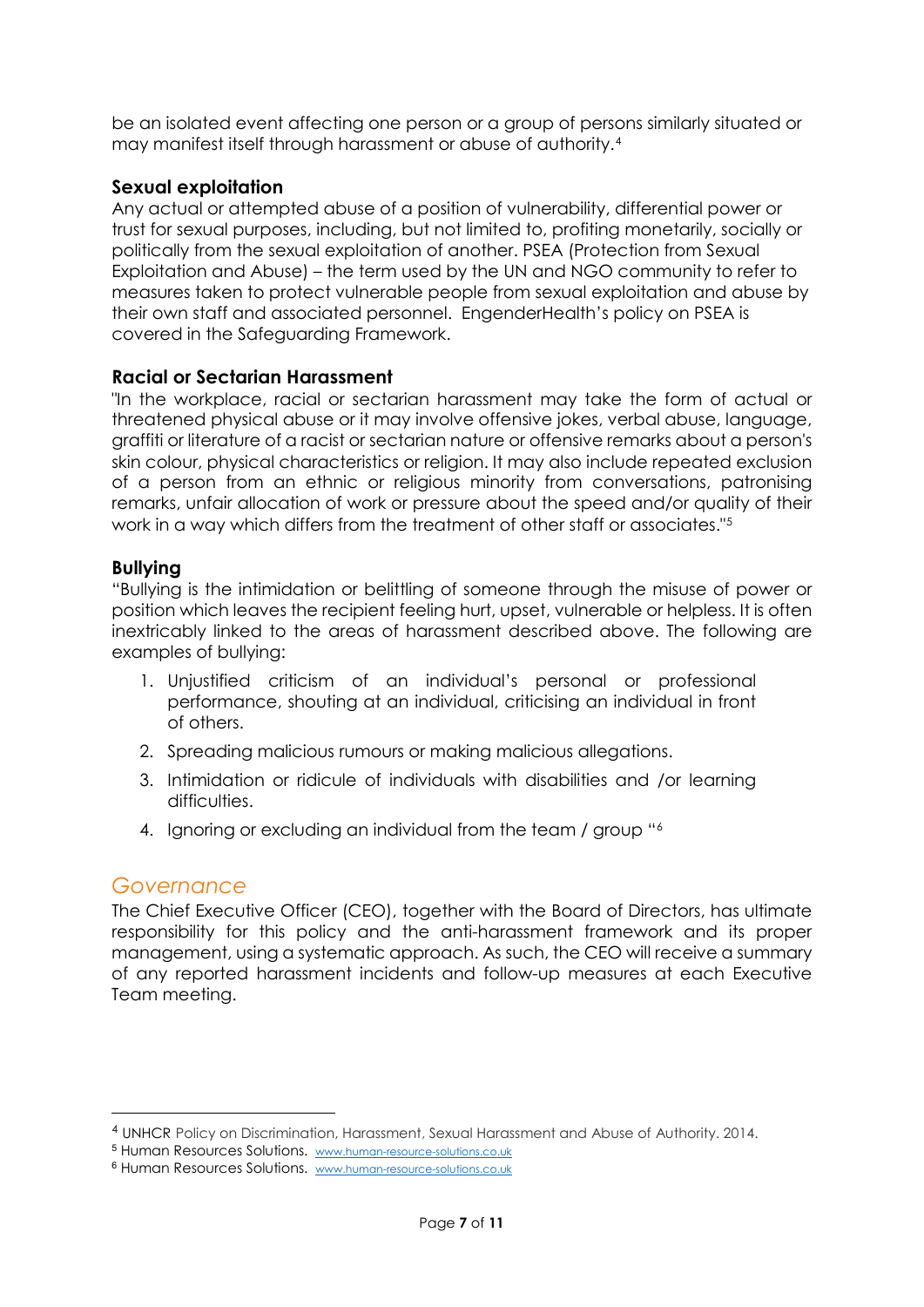## <span id="page-7-0"></span>*Responsibilities*

#### <span id="page-7-1"></span>*EngenderHealth's Obligations*

We have a duty of care obligation to staff and associates to create a working environment that is respectful and free of any forms of harassment, discrimination, sexual exploitation or bullying. It is the responsibility of all members and levels of staff and associates to adhere to this policy and to treat each other with dignity and honor.

#### <span id="page-7-2"></span>*Staff and Associates Responsibility*

All staff and associates are responsible for ensuring that harassment does not occur by complying with this policy and by conducting themselves at all times in an appropriate and professional manner. Every staff member or associate, whether witness, complainant, or alleged harasser, is expected to cooperate fully with every investigation. Staff and associates may also help to prevent harassment by taking the initiative to oppose and report conduct that they reasonably believe to be harassment.

Moreover, staff and associates are expected to immediately report any inappropriate behavior to Human Resources, regardless of whether the behavior is directed towards himself or herself or towards another staff or associate.

Every staff member and associate has a personal responsibility **NOT** to harass, discriminate against or bully other members of staff or associates.

#### **Consequences**

Any staff member and associate who initiates or persists in conduct that is viewed by another as being harassment assumes the risk of liability and the possible penalties for such conduct. All staff and associates who violates this policy may face a range of disciplinary actions, including dismissal.

#### <span id="page-7-3"></span>*Staff and Associates Rights*

If a staff member and associate believes they are the target of harassment, bullying, or discrimination or if they have witnessed any forms of harassment, you are encouraged to inform the offending individual, Human Resources or senior management that the behavior is unwelcome, offensive, and inappropriate. However, if the individual is not comfortable directly speaking with the alleged offender, they may report the conduct without confronting the offender.

Every reasonable effort will be made to intervene early and resolve the complaint.

#### **Why Report**

If a staff member and associate perceives comments, gestures or actions of a staff or associate, at any level, to be offensive, mere documentation of that conduct or only confiding in family members or co-workers about it without doing more is insufficient to prevent that conduct from occurring again. Inappropriate behavior must be reported to Human Resources and/or the line manager, so EngenderHealth has an opportunity to put a stop to the conduct and take appropriate corrective action. It is the responsibility of all staff and associates to prevent harassment, bullying and discrimination and the only way EngenderHealth can prevent it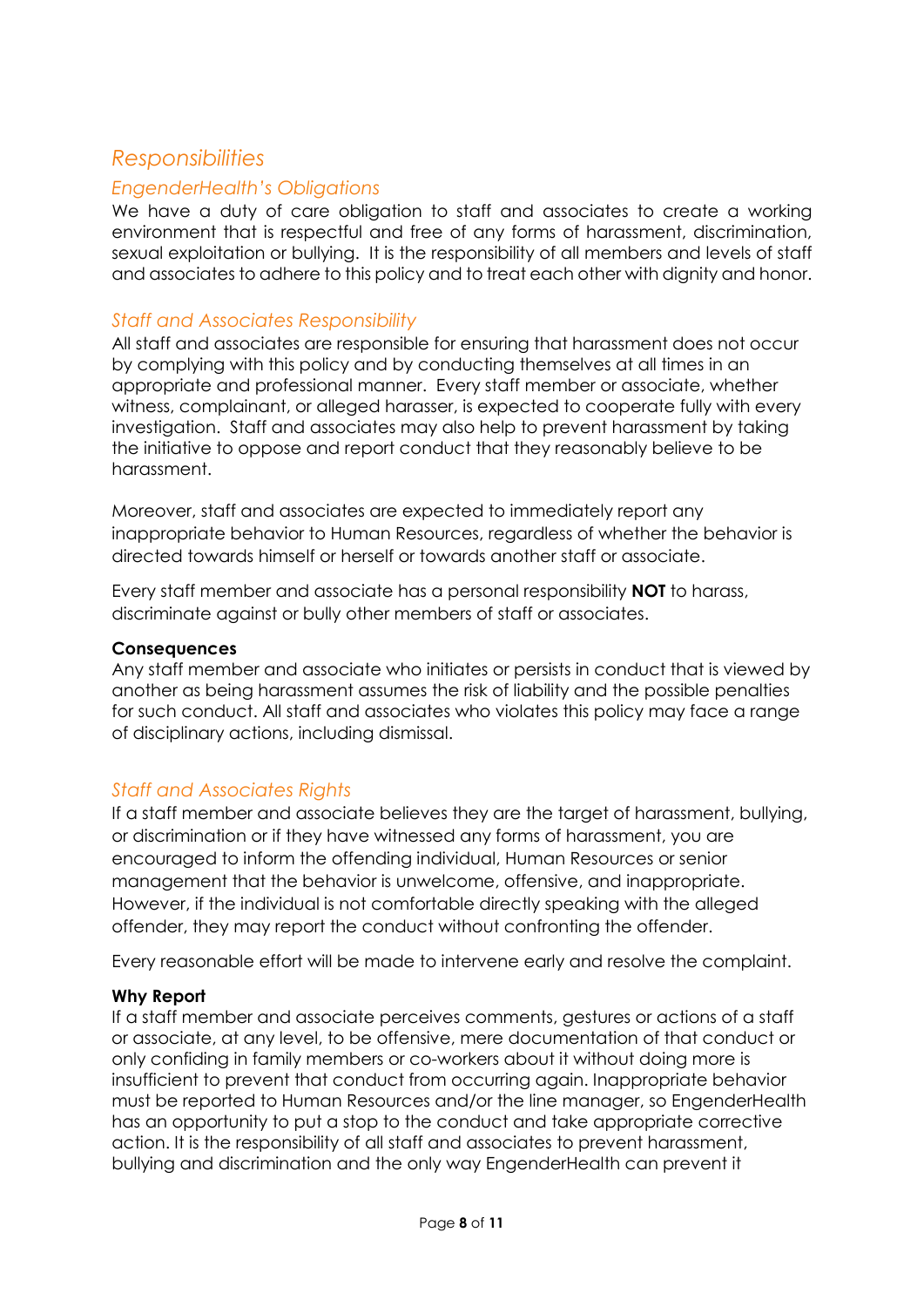effectively is if those subjected to it or who become aware of it come forward immediately.

#### **How to Report**

The reporting process is outlined in the anti-harassment procedures.

#### <span id="page-8-0"></span>*Manager Responsibility*

While maintaining a work environment free from harassment is everyone's responsibility, each manager has the additional responsibility for setting the tone for a harassment-free work environment and for taking appropriate measures, whether or not a complaint has been received, whenever they witness or learn of behavior which could be perceived as harassment. All managers will set an example for a harassment-free work environment through their own behaviour

If a manager becomes aware of possible workplace harassment, the manager should immediately bring the information to the attention of HR. Disciplinary action may be taken where it is determined that a manager failed to report violations of this policy, or staff or associates' complaints of workplace harassment to HR.

Managers and supervisors are responsible for acts of harassment between staff and associates in the workplace where the managers and supervisors know or should have known of the conduct, unless they can show that they took timely and appropriate corrective action. Ignorance is not an acceptable defense for inaction of a manager or supervisor if, through reasonable care, they should have been aware of the conduct.

Managers and supervisors may also be responsible for harassment by non-employees where the manager, supervisor, or lead person knew or should have known of the conduct and failed to take timely and appropriate corrective action. In reviewing these matters, the extent of the manager's or supervisor's control and any other legal responsibility which they may have with respect to the conduct of such nonemployees will be taken into consideration.

#### <span id="page-8-1"></span>*Safeguarding Focal Points*

Safeguarding Focal Points have been trained at the HQ level as well as in each field location. The Safeguarding Focal Points have the responsibility for informing and training all staff and associates in both safeguarding and harassment policies and procedures. The Focal Points are available to provide information on harassment, bullying and discrimination.

#### <span id="page-8-2"></span>*Confidentiality of Complaint*

EngenderHealth will protect the confidentiality of harassment, bullying and discrimination allegations to the greatest extent possible in order to protect the integrity of the investigation and prevent embarrassment, further discrimination or harassment or retaliation.

Confidential or sensitive information obtained by any staff or associate during the course of an investigation shall not be disclosed to others unless required by law. Concerns of individuals regarding confidentiality of information provided by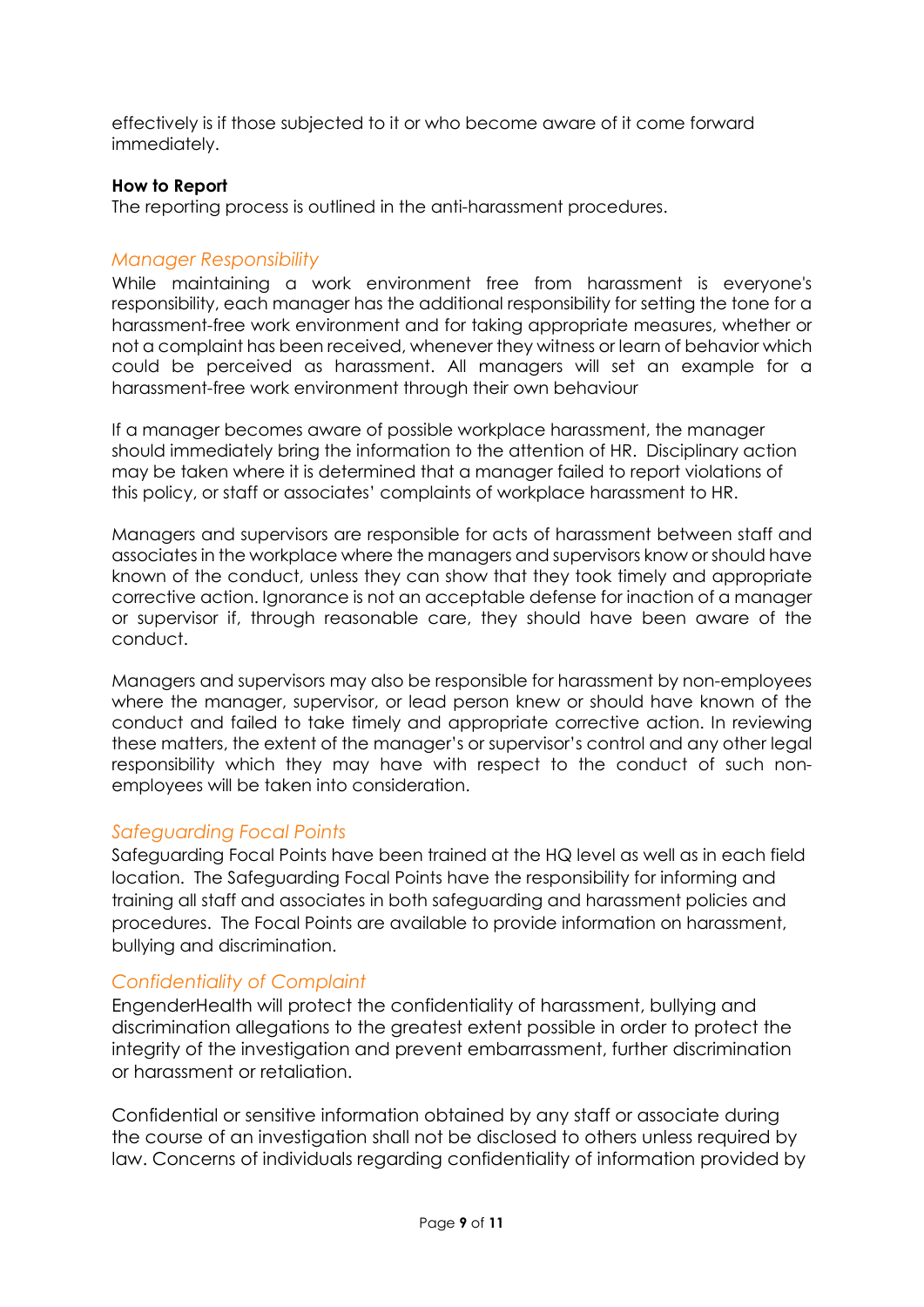them will be handled as sensitively as possible, and information shall not unnecessarily be disclosed to others.

EngenderHealth cannot guarantee, however, complete confidentiality, because the organisations cannot conduct an effective investigation without revealing certain information to the alleged harasser and potential witnesses. EngenderHealth will share information about allegations of harassment only with those who need to know about it. Records relating to harassment complaints will also be kept confidential on the same basis.

#### <span id="page-9-0"></span>*Prohibited Retaliation*

EngenderHealth maintains a zero-tolerance policy for retaliation against anyone for reporting harassment, bullying, or discrimination, assisting in making a harassment complaint, or participating in an investigation.

Any staff and associates who makes a good-faith complaint of harassment, assists, testifies, or participates in any harassment investigation or proceeding or who reasonably opposes such conduct in the workplace will not be adversely affected in the terms and conditions of his or her employment and will not be discriminated against or discharged for engaging in such activity.

Retaliation not only affects the recipient, but also can spread rapidly throughout EngenderHealth. It destroys faith in EngenderHealth's leadership and can damage morale.

Complaints of retaliation will be promptly investigated. If retaliation is substantiated, appropriate disciplinary action, including possible dismissal, will be taken.

#### **Examples of retaliation:**

Some examples of retaliation include but are not limited to the following:

- Termination, demotion, disadvantageous transfers or assignments, refusals to promote, threats, reprimands, or negative evaluations.
- Co-worker hostility or retaliatory harassment, which includes intimidation, gossip, rumors, insults, or otherwise offensive conduct that would subject a person to ridicule or humiliation.
- Any action or combination of actions that is reasonably likely to materially and adversely affect a staff member or associate's job performance or opportunity for advancement.

## <span id="page-9-1"></span>*Communication and Training*

It is EngenderHealth's responsibility to provide a harassment-free work environment and ensure that all teams are aware and fully compliant with the anti-harassment policy. In order to take the steps to prevent any forms of harassment, EngendertHealth will ensure that:

1. Training is provided for all staff and associates who have a specific responsibility for implementing this policy and associated procedure or who may be involved in dealing with complaints which arise.